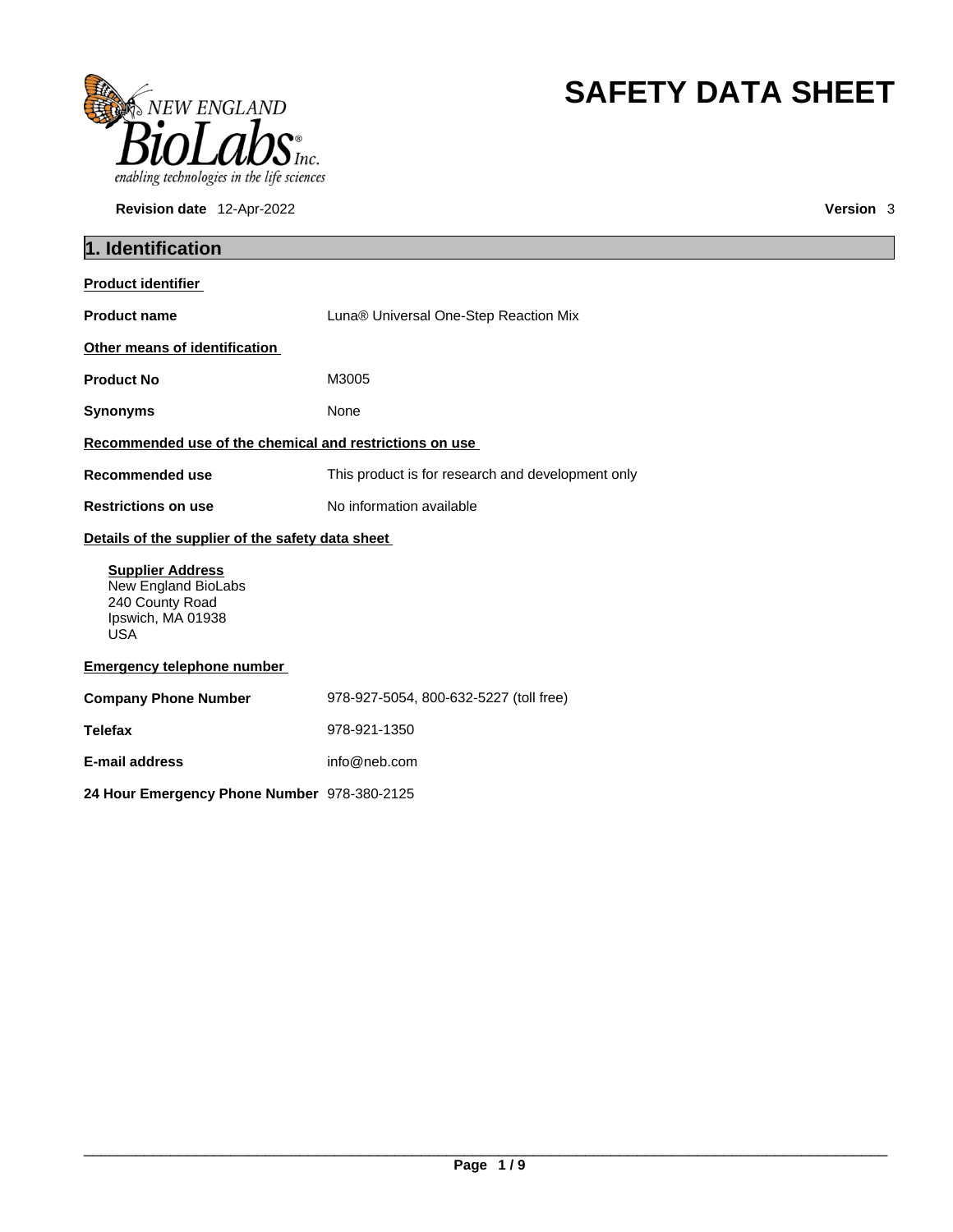# **2. Hazard(s) identification**

#### **Classification**

This product is not considered hazardous by either the US 2012 OSHA Hazard Communication Standard (29 CFR 1910.1200) or the Canadian Workplace Hazardous Material Information System (WHMIS 2015)

#### **Emergency Overview** The product contains no substances which at their given concentration, are considered to be hazardous to health.

**Appearance** Blue **Physical state** Liquid **Odor** Odorless

# **Label elements**

#### **Hazard statements**

This product is not considered hazardous by either the US 2012 OSHA Hazard Communication Standard (29 CFR 1910.1200) or the Canadian Workplace Hazardous Material Information System (WHMIS 2015)

# **Other information**

No information available.

# **3. Composition/information on ingredients**

### **Substance**

Not applicable.

### **Mixture**

| Chemical name      | CAS No        | Weight-%    | <b>Hazardous Material</b><br><b>Information Review</b><br>Act registry number<br>(HMIRA registry #) | Date HMIRA filed and<br>date exemption<br>granted (if applicable) |
|--------------------|---------------|-------------|-----------------------------------------------------------------------------------------------------|-------------------------------------------------------------------|
| Glvcerol           | $56 - 81 - 5$ | $5 - 10$    |                                                                                                     |                                                                   |
| Potassium Chloride | 7447-40-7     | $0.5 - 1.5$ |                                                                                                     |                                                                   |
| Trade Secret       | Trade secret  | $0.5 - 1.5$ |                                                                                                     |                                                                   |

# **4. First-aid measures**

# **Description of first aid measures**

| <b>Inhalation</b>                                           | Remove to fresh air.                                                                                                    |
|-------------------------------------------------------------|-------------------------------------------------------------------------------------------------------------------------|
| Eye contact                                                 | Rinse thoroughly with plenty of water for at least 15 minutes, lifting lower and upper eyelids.<br>Consult a physician. |
| <b>Skin contact</b>                                         | Wash skin with soap and water.                                                                                          |
| Ingestion                                                   | Rinse mouth.                                                                                                            |
| Most important symptoms and effects, both acute and delayed |                                                                                                                         |
| <b>Symptoms</b>                                             | No information available.                                                                                               |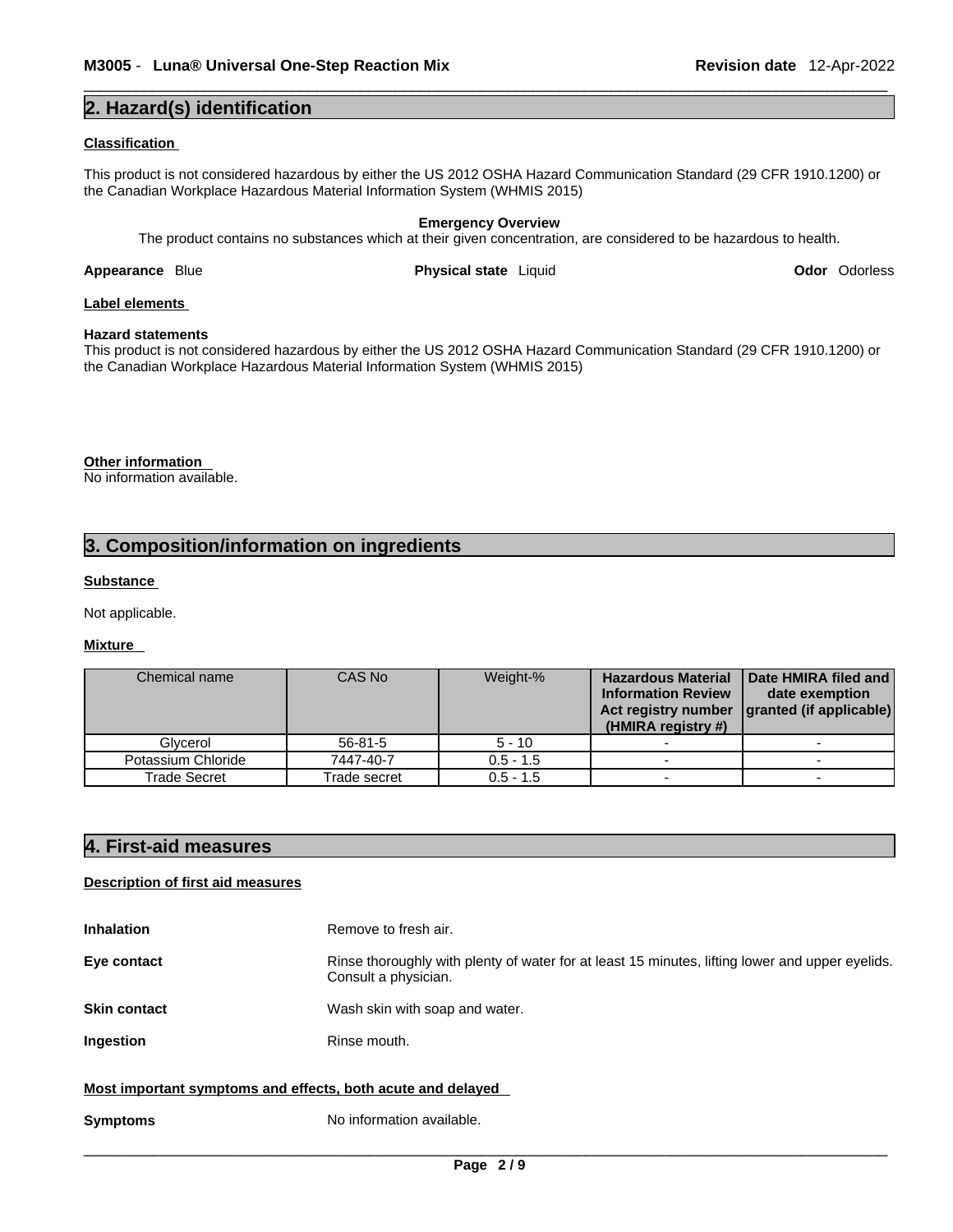# **Indication of any immediate medical attention and special treatment needed**

**Note to physicians** Treat symptomatically.

# **5. Fire-fighting measures**

| <b>Suitable Extinguishing Media</b>                                                                       | Use extinguishing measures that are appropriate to local circumstances and the<br>surrounding environment.                            |
|-----------------------------------------------------------------------------------------------------------|---------------------------------------------------------------------------------------------------------------------------------------|
| <b>Large Fire</b>                                                                                         | CAUTION: Use of water spray when fighting fire may be inefficient.                                                                    |
| Unsuitable extinguishing media                                                                            | Do not scatter spilled material with high pressure water streams.                                                                     |
| Specific hazards arising from the<br>chemical                                                             | No information available.                                                                                                             |
| <b>Explosion data</b><br><b>Sensitivity to mechanical impact None.</b><br>Sensitivity to static discharge | None.                                                                                                                                 |
| Special protective equipment and<br>precautions for fire-fighters                                         | Firefighters should wear self-contained breathing apparatus and full firefighting turnout<br>gear. Use personal protection equipment. |

# **6. Accidental release measures**

# **Personal precautions, protective equipment and emergency procedures**

**Personal precautions** Ensure adequate ventilation.

# **Methods and material for containment and cleaning up**

| <b>Methods for containment</b> | Prevent further leakage or spillage if safe to do so. |
|--------------------------------|-------------------------------------------------------|
| Methods for cleaning up        | Pick up and transfer to properly labeled containers.  |

| 7. Handling and storage                                      |                                                                          |  |
|--------------------------------------------------------------|--------------------------------------------------------------------------|--|
| <b>Precautions for safe handling</b>                         |                                                                          |  |
| Advice on safe handling                                      | Handle in accordance with good industrial hygiene and safety practice.   |  |
| Conditions for safe storage, including any incompatibilities |                                                                          |  |
| <b>Storage Conditions</b>                                    | Keep containers tightly closed in a dry, cool and well-ventilated place. |  |

# **8. Exposure controls/personal protection**

# **Control parameters**

**Exposure Limits**

| Chemical name | ACGIH TLV | <b>AH2C</b><br><b>PF</b><br>⊢              | <b>NIOSH</b> |
|---------------|-----------|--------------------------------------------|--------------|
| Glycerol      |           | TWA: $15 \text{ mg/m}^3$<br>mist.<br>total |              |
| $56 - 81 - 5$ |           | particulate                                |              |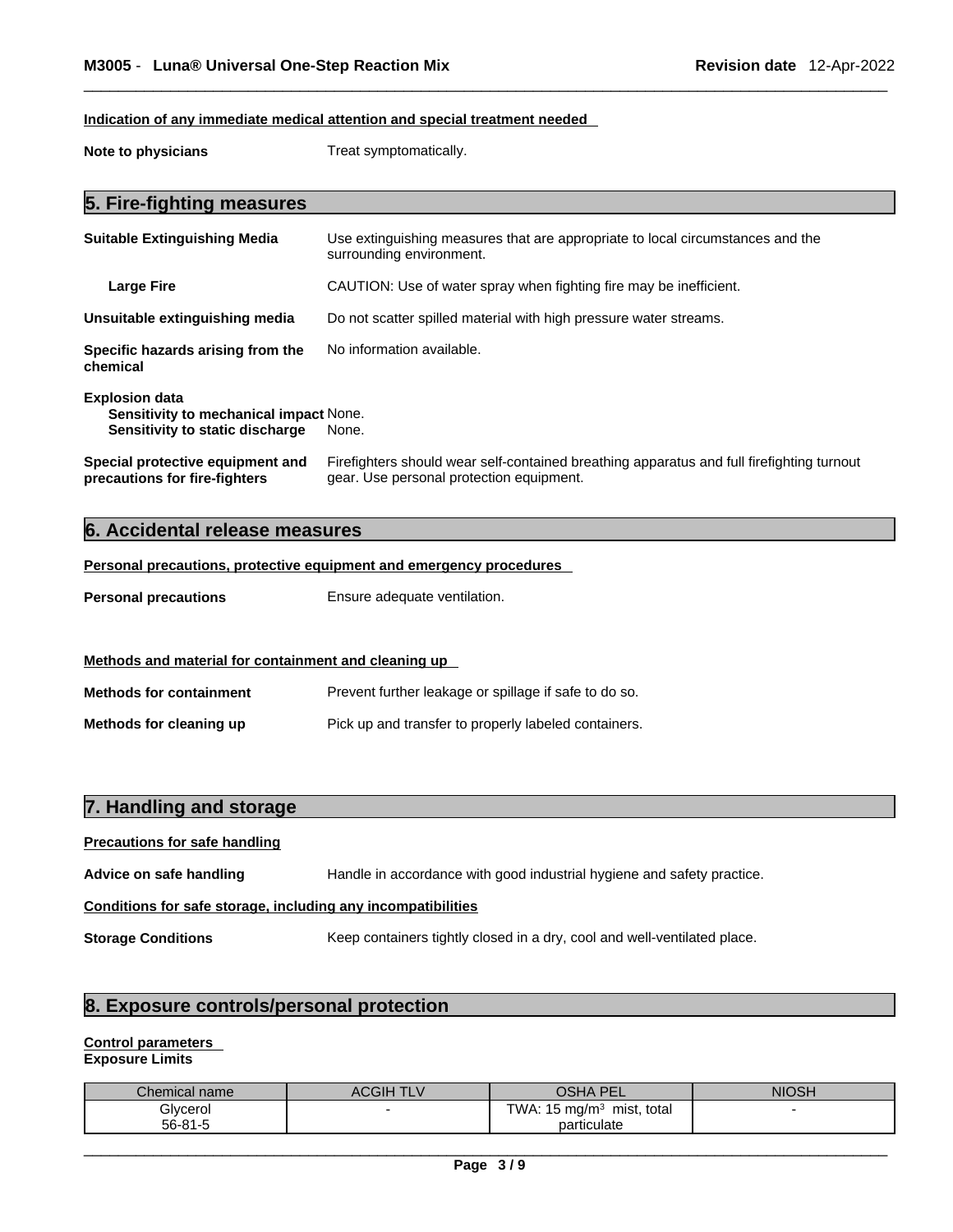|                                                                       |                           |                                                                                                                                                                             | TWA: 5 mg/m <sup>3</sup> mist, respirable<br>fraction<br>(vacated) TWA: 10 mg/m <sup>3</sup><br>mist, total particulate<br>(vacated) TWA: 5 mg/m <sup>3</sup> mist,<br>respirable fraction |                                                                                          |
|-----------------------------------------------------------------------|---------------------------|-----------------------------------------------------------------------------------------------------------------------------------------------------------------------------|--------------------------------------------------------------------------------------------------------------------------------------------------------------------------------------------|------------------------------------------------------------------------------------------|
| Chemical name                                                         | Alberta                   | <b>British Columbia</b>                                                                                                                                                     | Ontario                                                                                                                                                                                    | Quebec                                                                                   |
| Glycerol                                                              | TWA: 10 mg/m <sup>3</sup> | TWA: $10 \text{ mg/m}^3$                                                                                                                                                    |                                                                                                                                                                                            | TWA: $10 \text{ mg/m}^3$                                                                 |
| $56 - 81 - 5$                                                         |                           | TWA: $3 \text{ mg/m}^3$                                                                                                                                                     |                                                                                                                                                                                            |                                                                                          |
| <b>Trade Secret</b>                                                   |                           |                                                                                                                                                                             | TWA: 10 mg/m <sup>3</sup>                                                                                                                                                                  |                                                                                          |
|                                                                       |                           |                                                                                                                                                                             | TWA: 50 ppm                                                                                                                                                                                |                                                                                          |
|                                                                       |                           |                                                                                                                                                                             | TWA: 155 mg/m <sup>3</sup>                                                                                                                                                                 |                                                                                          |
| <b>Other information</b>                                              | (11th Cir., 1992).        |                                                                                                                                                                             |                                                                                                                                                                                            | Vacated limits revoked by the Court of Appeals decision in AFL-CIO v. OSHA, 965 F.2d 962 |
| Appropriate engineering controls                                      |                           |                                                                                                                                                                             |                                                                                                                                                                                            |                                                                                          |
| <b>Engineering controls</b>                                           | <b>Showers</b>            | Eyewash stations<br>Ventilation systems.                                                                                                                                    |                                                                                                                                                                                            |                                                                                          |
| Individual protection measures, such as personal protective equipment |                           |                                                                                                                                                                             |                                                                                                                                                                                            |                                                                                          |
| <b>Eye/face protection</b>                                            |                           | No special protective equipment required.                                                                                                                                   |                                                                                                                                                                                            |                                                                                          |
| <b>Hand protection</b>                                                |                           | No special protective equipment required.                                                                                                                                   |                                                                                                                                                                                            |                                                                                          |
| Skin and body protection                                              |                           | No special protective equipment required.                                                                                                                                   |                                                                                                                                                                                            |                                                                                          |
| <b>Respiratory protection</b>                                         |                           | No protective equipment is needed under normal use conditions. If exposure limits are<br>exceeded or irritation is experienced, ventilation and evacuation may be required. |                                                                                                                                                                                            |                                                                                          |
| <b>General hygiene considerations</b>                                 |                           | Handle in accordance with good industrial hygiene and safety practice.                                                                                                      |                                                                                                                                                                                            |                                                                                          |

# **9. Physical and chemical properties**

| Information on basic physical and chemical properties |                          |                  |  |
|-------------------------------------------------------|--------------------------|------------------|--|
| <b>Physical state</b>                                 | Liquid                   |                  |  |
| Appearance                                            | Blue                     |                  |  |
| Color                                                 | No information available |                  |  |
| Odor                                                  | Odorless                 |                  |  |
| Odor threshold                                        | No information available |                  |  |
| <b>Property</b>                                       | Values                   | Remarks • Method |  |
| рH                                                    | 8.3                      |                  |  |
| Melting point / freezing point                        | No data available        | None known       |  |
| Initial boiling point and boiling                     | No data available        | None known       |  |
| range                                                 |                          |                  |  |
| <b>Flash point</b>                                    | No data available        | None known       |  |
| <b>Evaporation rate</b>                               | No data available        | None known       |  |
| Flammability (solid, gas)                             | No data available        | None known       |  |
| <b>Flammability Limit in Air</b>                      |                          | None known       |  |
| Upper flammability or explosive<br>limits             | No data available        |                  |  |
| Lower flammability or explosive<br>limits             | No data available        |                  |  |
| Vapor pressure                                        | No data available        | None known       |  |
|                                                       |                          |                  |  |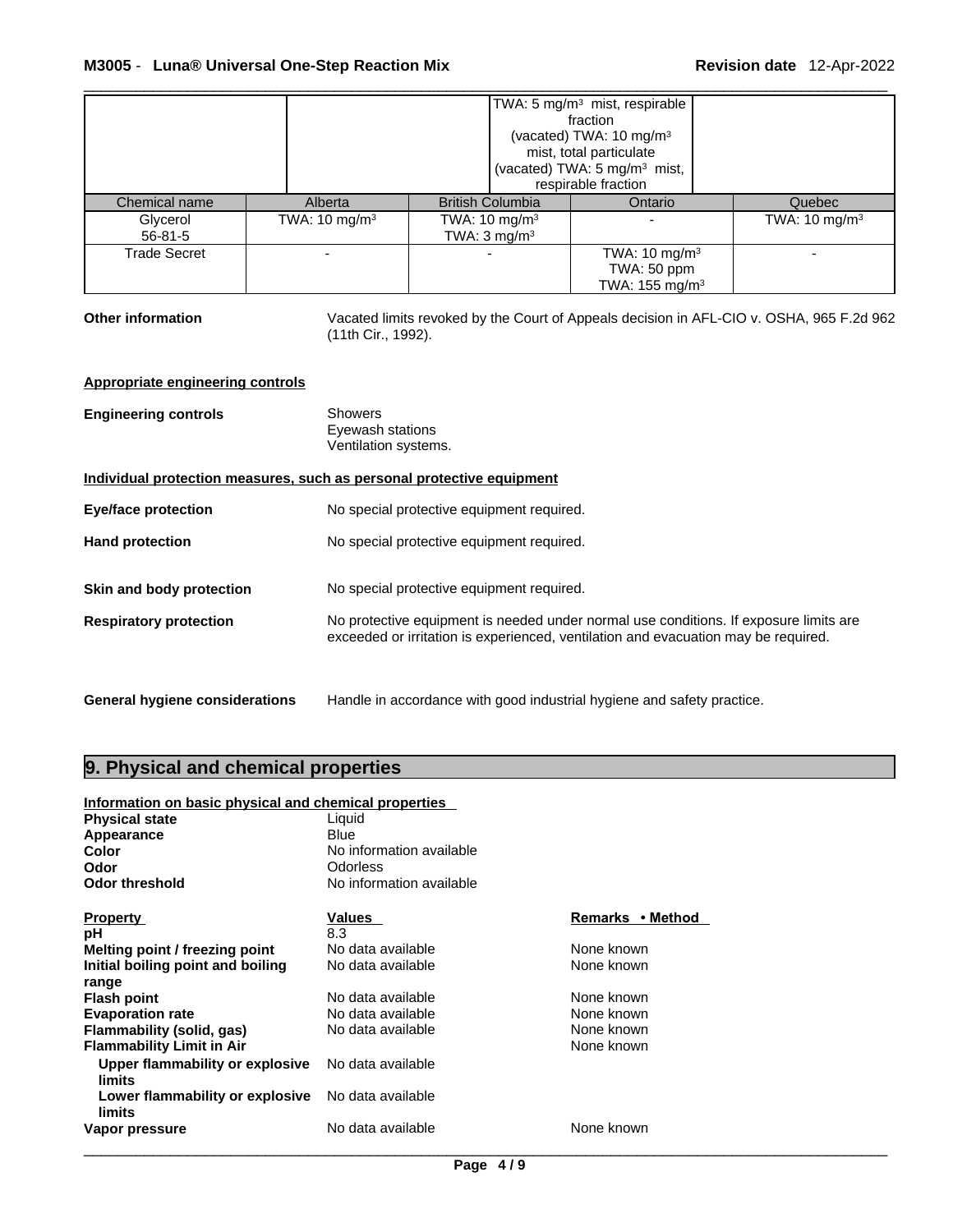# \_\_\_\_\_\_\_\_\_\_\_\_\_\_\_\_\_\_\_\_\_\_\_\_\_\_\_\_\_\_\_\_\_\_\_\_\_\_\_\_\_\_\_\_\_\_\_\_\_\_\_\_\_\_\_\_\_\_\_\_\_\_\_\_\_\_\_\_\_\_\_\_\_\_\_\_\_\_\_\_\_\_\_\_\_\_\_\_\_\_\_\_\_ **M3005** - **Luna® Universal One-Step Reaction Mix Revision date** 12-Apr-2022

| Vapor density                      | No data available               | None known |
|------------------------------------|---------------------------------|------------|
| <b>Relative density</b>            | No data available               | None known |
| <b>Water solubility</b>            | No data available               | None known |
| Solubility(ies)                    | No data available               | None known |
| <b>Partition coefficient</b>       | No data available               | None known |
| <b>Autoignition temperature</b>    | 215 °C / 419 °F                 |            |
| <b>Decomposition temperature</b>   | No data available               | None known |
| <b>Kinematic viscosity</b>         | No data available               | None known |
| <b>Dynamic viscosity</b>           | No data available               | None known |
|                                    |                                 |            |
| <b>Other information</b>           |                                 |            |
| <b>Explosive properties</b>        | No information available        |            |
| <b>Oxidizing properties</b>        | No information available        |            |
| <b>Softening point</b>             | No information available        |            |
| <b>Molecular weight</b>            | No information available        |            |
| <b>VOC Content (%)</b>             | No information available        |            |
| <b>Liquid Density</b>              | No information available        |            |
| <b>Bulk density</b>                | No information available        |            |
|                                    |                                 |            |
| 10. Stability and reactivity       |                                 |            |
|                                    |                                 |            |
| <b>Reactivity</b>                  | No information available.       |            |
|                                    |                                 |            |
| <b>Chemical stability</b>          | Stable under normal conditions. |            |
|                                    |                                 |            |
| Possibility of hazardous reactions | None under normal processing.   |            |

| <b>Conditions to avoid</b> | None known based on information supplied. |
|----------------------------|-------------------------------------------|
| Incompatible materials     | None known based on information supplied. |

**Hazardous decomposition products** None known based on information supplied.

# **11. Toxicological information**

# **Information on likely routes of exposure**

| <b>Inhalation</b>                                                 | Specific test data for the substance or mixture is not available.                                                  |
|-------------------------------------------------------------------|--------------------------------------------------------------------------------------------------------------------|
| Eye contact                                                       | Specific test data for the substance or mixture is not available.                                                  |
| <b>Skin contact</b>                                               | Specific test data for the substance or mixture is not available.                                                  |
| Ingestion                                                         | Specific test data for the substance or mixture is not available.                                                  |
|                                                                   | <u>Symptoms related to the physical, chemical and toxicological characteristics</u>                                |
| <b>Symptoms</b>                                                   | No information available.                                                                                          |
| <b>Acute toxicity</b>                                             |                                                                                                                    |
| <b>Numerical measures of toxicity</b><br>No information available |                                                                                                                    |
| ATEmix (oral)<br>ATEmix (dermal)                                  | The following values are calculated based on chapter 3.1 of the GHS document<br>75,452.20 mg/kg<br>95,412.80 mg/kg |
| <b>Component Information</b>                                      |                                                                                                                    |

| LD50          |                                                         | <b>Inhalation LC50</b>      |                           |
|---------------|---------------------------------------------------------|-----------------------------|---------------------------|
| Chemical name |                                                         | <b>LD50</b>                 |                           |
| ⊡Ora⊩∟        |                                                         | Dermal                      |                           |
| Givcerol      | 0.000<br>∍ma∕ka<br>Rat<br>-<br>$\sim$ - $\sim$ - $\sim$ | <b>Rabbit</b><br>-a/kc<br>v | $- -$<br>ma/<br>്പ<br>Kd. |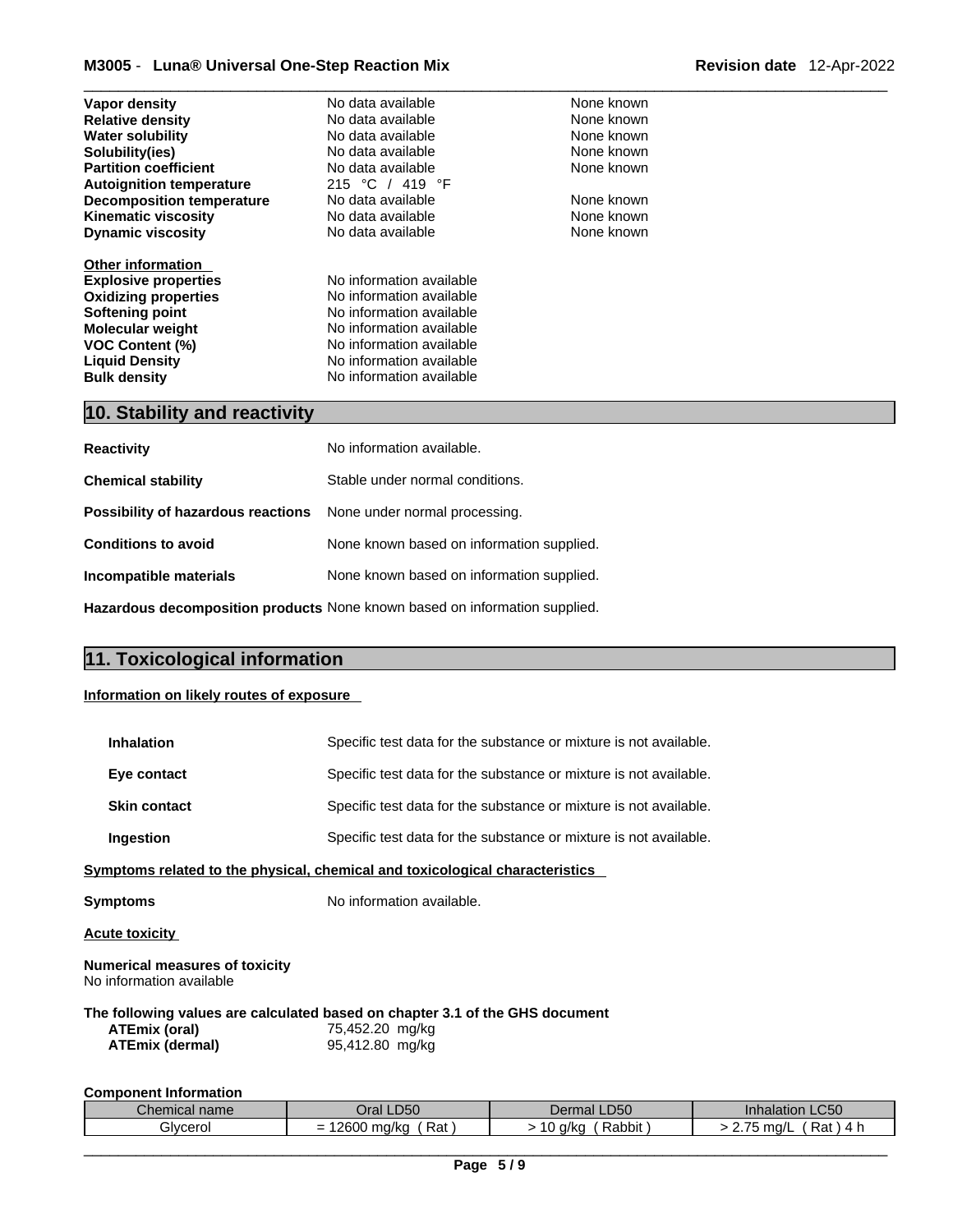| 56-81-5                         |                      |                          |  |
|---------------------------------|----------------------|--------------------------|--|
| Potassium Chloride<br>7447-40-7 | $= 2600$ mg/kg (Rat) | -                        |  |
| Trade Secret                    | $= 20$ g/kg (Rat)    | $= 20800$ mg/kg (Rabbit) |  |

# **Delayed and immediate effects as well as chronic effects from short and long-term exposure**

| <b>Skin corrosion/irritation</b>  | No information available. |
|-----------------------------------|---------------------------|
| Serious eye damage/eye irritation | No information available. |
| Respiratory or skin sensitization | No information available. |
| Germ cell mutagenicity            | No information available. |
| Carcinogenicity                   | No information available. |
| <b>Reproductive toxicity</b>      | No information available. |
| <b>STOT - single exposure</b>     | No information available. |
| <b>STOT - repeated exposure</b>   | No information available. |
| <b>Aspiration hazard</b>          | No information available. |

# **12. Ecological information**

# **Ecotoxicity**

| Chemical name       | Algae/aquatic plants                          | <b>Fish</b>             | Toxicity to    | Crustacea             |
|---------------------|-----------------------------------------------|-------------------------|----------------|-----------------------|
|                     |                                               |                         | microorganisms |                       |
| Glycerol            |                                               | LC50: 51 - 57mL/L (96h, |                |                       |
| $56 - 81 - 5$       |                                               | Oncorhynchus mykiss)    |                |                       |
| Potassium Chloride  | EC50: = 2500mg/L (72h,                        | LC50: =1060mg/L (96h,   |                | EC50: $=825mg/L(48h,$ |
| 7447-40-7           | Desmodesmus                                   | Lepomis macrochirus)    |                | Daphnia magna)        |
|                     | subspicatus)                                  | LC50: 750 - 1020mg/L    |                | EC50: =83mg/L (48h,   |
|                     |                                               | (96h, Pimephales        |                | Daphnia magna)        |
|                     |                                               | promelas)               |                |                       |
| <b>Trade Secret</b> | EC50: =19000mg/L (96h, LC50: =51600mg/L (96h, |                         |                | EC50: >1000mg/L (48h, |
|                     | Pseudokirchneriella                           | Oncorhynchus mykiss)    |                | Daphnia magna)        |
|                     | subcapitata)                                  | LC50: 41 - 47mL/L (96h, |                |                       |
|                     |                                               | Oncorhynchus mykiss)    |                |                       |
|                     |                                               | LC50: =51400mg/L (96h,  |                |                       |
|                     |                                               | Pimephales promelas)    |                |                       |
|                     |                                               | LC50: =710mg/L (96h,    |                |                       |
|                     |                                               | Pimephales promelas)    |                |                       |

**Persistence and degradability** No information available.

**Bioaccumulation**

**Component Information**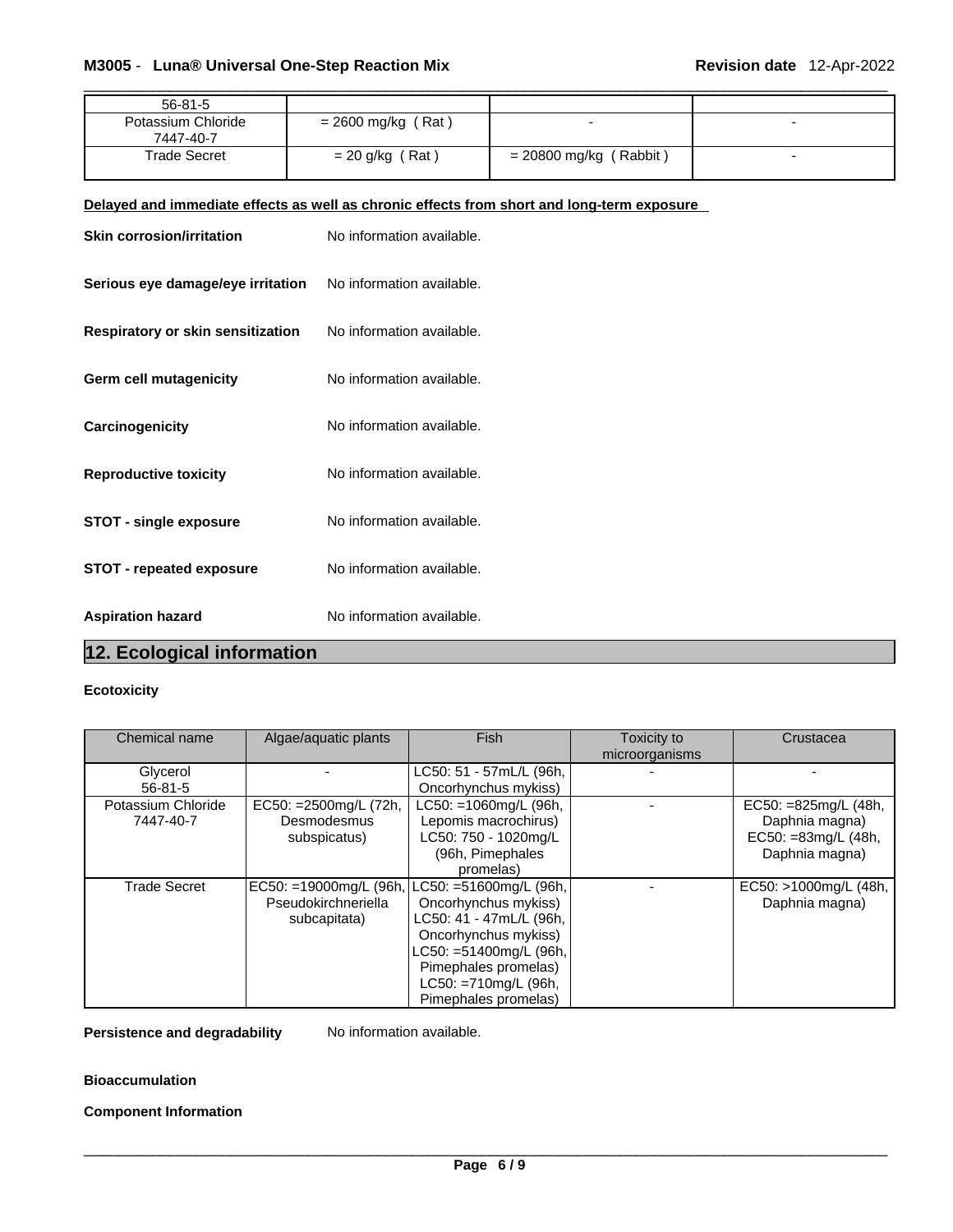# \_\_\_\_\_\_\_\_\_\_\_\_\_\_\_\_\_\_\_\_\_\_\_\_\_\_\_\_\_\_\_\_\_\_\_\_\_\_\_\_\_\_\_\_\_\_\_\_\_\_\_\_\_\_\_\_\_\_\_\_\_\_\_\_\_\_\_\_\_\_\_\_\_\_\_\_\_\_\_\_\_\_\_\_\_\_\_\_\_\_\_\_\_ **M3005** - **Luna® Universal One-Step Reaction Mix Revision date** 12-Apr-2022

| Chemical name       | Partition coefficient |
|---------------------|-----------------------|
| Glycerol<br>56-81-5 | $-1.75$               |
|                     |                       |
| <b>Trade Secret</b> | $-1.07$               |
|                     |                       |
|                     |                       |

| <b>Mobility in soil</b> | No information available. |
|-------------------------|---------------------------|
| Other adverse effects   | No information available. |

# **13. Disposal considerations**

| Waste treatment methods                |                                                                                                                    |
|----------------------------------------|--------------------------------------------------------------------------------------------------------------------|
| Waste from residues/unused<br>products | Dispose of in accordance with local regulations. Dispose of waste in accordance with<br>environmental legislation. |
| <b>Contaminated packaging</b>          | Do not reuse empty containers.                                                                                     |

# **14. Transport information**

| DOT         | Not regulated |
|-------------|---------------|
| <b>TDG</b>  | Not regulated |
| <b>MEX</b>  | Not regulated |
| ICAO (air)  | Not regulated |
| <b>IATA</b> | Not regulated |
| <b>IMDG</b> | Not regulated |
| <b>RID</b>  | Not regulated |
| <b>ADR</b>  | Not regulated |
| <b>ADN</b>  | Not regulated |

# **15. Regulatory information**

# **Regulatory information**

# **International Regulations**

**The Montreal Protocol on Substances that Deplete the Ozone Layer** Not applicable

**The Stockholm Convention on Persistent Organic Pollutants** Not applicable

**The Rotterdam Convention** Not applicable

# **International Inventories**

**TSCA Contact supplier for inventory compliance status.** 

\*Contact supplier for details. One or more substances in this product are either not listed on the US TSCA inventory, listed on the confidential US TSCA inventory or are otherwise exempted from inventory listing requirements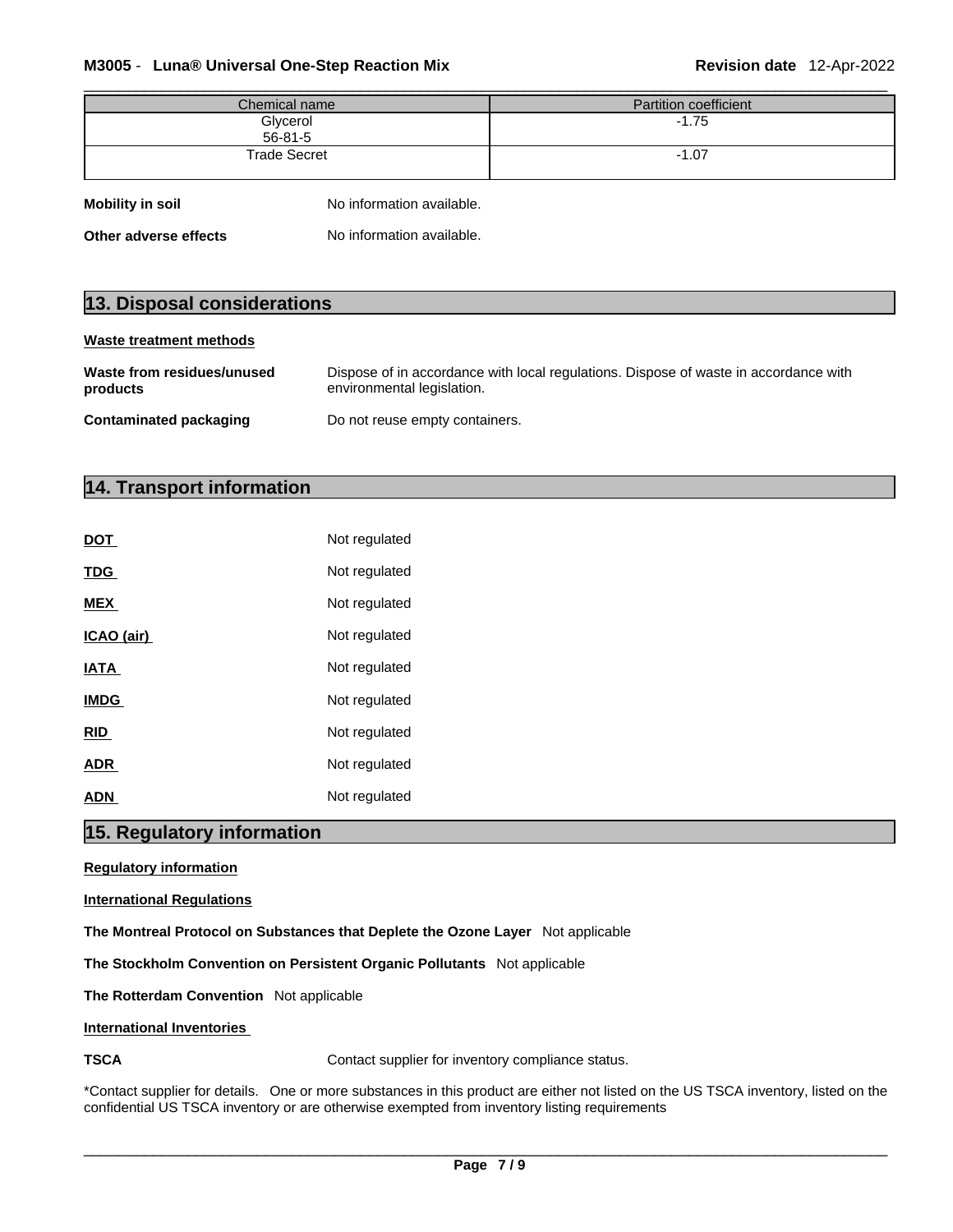| <b>DSL/NDSL</b>      | Contact supplier for inventory compliance status. |
|----------------------|---------------------------------------------------|
| <b>EINECS/ELINCS</b> | Contact supplier for inventory compliance status. |
| <b>ENCS</b>          | Contact supplier for inventory compliance status. |
| <b>IECSC</b>         | Contact supplier for inventory compliance status. |
| <b>KECL</b>          | Contact supplier for inventory compliance status. |
| <b>PICCS</b>         | Contact supplier for inventory compliance status. |
| <b>AIIC</b>          | Contact supplier for inventory compliance status. |
| <b>NZIoC</b>         | Contact supplier for inventory compliance status. |

# **Legend:**

 **TSCA** - United States Toxic Substances Control Act Section 8(b) Inventory

 **DSL/NDSL** - Canadian Domestic Substances List/Non-Domestic Substances List

 **EINECS/ELINCS** - European Inventory of Existing Chemical Substances/European List of Notified Chemical Substances

- **ENCS**  Japan Existing and New Chemical Substances
- **IECSC**  China Inventory of Existing Chemical Substances
- **KECL**  Korean Existing and Evaluated Chemical Substances
- **PICCS**  Philippines Inventory of Chemicals and Chemical Substances
- **AICS**  Australian Inventory of Chemical Substances
- **NZIoC**  New Zealand Inventory of Chemicals

### **US Federal Regulations**

# **SARA 313**

Section 313 of Title III of the Superfund Amendments and Reauthorization Act of 1986 (SARA). This product does not contain any chemicals which are subject to the reporting requirements of the Act and Title 40 of the Code of Federal Regulations, Part 372.

### **SARA 311/312 Hazard Categories**

Should this product meet EPCRA 311/312 Tier reporting criteria at 40 CFR 370, refer to Section 2 of this SDS for appropriate classifications.

#### **CWA (Clean WaterAct)**

This product does not contain any substances regulated as pollutants pursuant to the Clean Water Act (40 CFR 122.21 and 40 CFR 122.42).

# **CERCLA**

This material, as supplied, does not contain any substances regulated as hazardous substances under the Comprehensive Environmental Response Compensation and Liability Act (CERCLA) (40 CFR 302) or the Superfund Amendments and Reauthorization Act (SARA) (40 CFR 355). There may be specific reporting requirements at the local, regional, or state level pertaining to releases of this material.

### **US State Regulations**

#### **California Proposition 65**

This product does not contain any Proposition 65 chemicals.

# **U.S. State Right-to-Know Regulations**

| Chemical name                 | New Jersey | <b>Massachusetts</b> | Pennsylvania |
|-------------------------------|------------|----------------------|--------------|
| Glycerol                      |            |                      |              |
| $56 - 81 - 5$                 |            |                      |              |
| Trade Secret                  |            |                      |              |
| Dimethly Sulfoxide<br>67-68-5 |            |                      |              |

#### **U.S. EPA Label Information**

**EPA Pesticide Registration Number** Not applicable